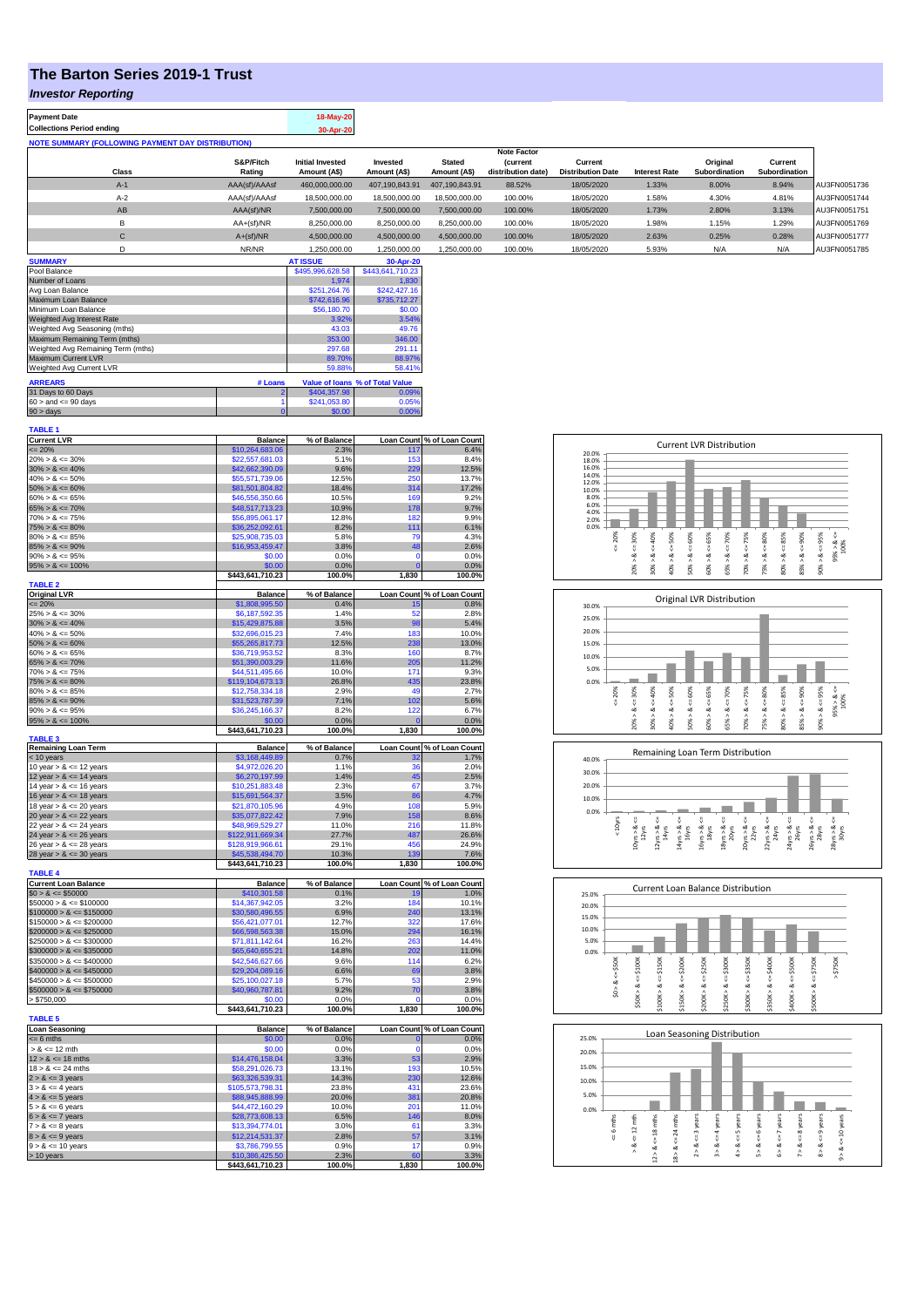# **The Barton Series 2019-1 Trust**

### *Investor Reporting*

| <b>Payment Date</b>                                 |                                     | 18-May-20               |                     |                                     |
|-----------------------------------------------------|-------------------------------------|-------------------------|---------------------|-------------------------------------|
| <b>Collections Period ending</b>                    |                                     |                         |                     |                                     |
|                                                     |                                     | 30-Apr-20               |                     |                                     |
| TABLE 6                                             |                                     |                         | <b>Loan Count</b>   |                                     |
| Postcode Concentration (top 10 by value)<br>2615    | <b>Balance</b><br>\$9,201,053.74    | % of Balance<br>2.1%    | 37                  | % of Loan Count<br>2.0%             |
| 2914                                                | \$8,553,757,27                      | 1.9%                    | 27                  | 1.5%                                |
| 2611                                                | \$8,017,045.89                      | 1.8%                    | 25                  | 1.4%                                |
| 5114                                                | \$6,806,238.01                      | 1.5%                    | 33                  | 1.8%                                |
| 2905                                                | \$6,217,360.86                      | 1.4%                    | 23                  | 1.3%                                |
| 5162                                                | \$5,890,683.67                      | 1.3%                    | 32                  | 1.7%                                |
| 2913                                                | \$5,703,605.59                      | 1.3%                    | 21                  | 1.1%                                |
| 2617                                                | \$5,549,397.61                      | 1.3%                    | 20                  | 1.1%                                |
| 2620                                                | \$5,396,077.98                      | 1.2%                    | 21                  |                                     |
| 5108                                                | \$5,278,423.26                      | 1.2%                    | 34                  | 1.1%                                |
|                                                     |                                     |                         |                     | 1.9%                                |
| <b>TABLE 7</b>                                      |                                     |                         |                     |                                     |
| <b>Geographic Distribution</b>                      | <b>Balance</b>                      | % of Balance            | <b>Loan Count</b>   | % of Loan Count                     |
| <b>Australian Capital Territory</b>                 | \$80,741,068.22                     | 18.2%                   | 304                 | 16.6%                               |
| New South Wales                                     | \$63,957,045.91                     | 14.4%                   | 249                 | 13.6%                               |
| Northern Territory                                  | \$1,040,706.29                      | 0.2%                    | з                   | 0.2%                                |
| Queensland                                          | \$6,320,685.18                      | 1.4%                    | 24                  | 1.3%                                |
| South Australia                                     | \$191,657,466.34                    | 43.2%                   | 895                 | 48.9%                               |
| Tasmania                                            | \$1.162.454.20                      | 0.3%                    | 6                   | 0.3%                                |
| Victoria                                            | \$23,767,856.46                     | 5.4%                    | 74                  | 4.0%                                |
| Western Australia                                   | \$74,994,427.63                     | 16.9%                   | 275                 | 15.0%                               |
|                                                     | \$443,641,710.23                    | 100.0%                  | 1,830               | 100.0%                              |
| TABLE 8                                             |                                     |                         |                     |                                     |
| Metro/Non-Metro/Inner-City                          | <b>Balance</b>                      | % of Balance            | <b>Loan Count</b>   | % of Loan Count                     |
| Metro                                               | \$343,223,501.37                    | 77.4%                   | 1399                | 76.4%                               |
| Non-metro                                           | \$96,279,039.14                     | 21.7%                   | 416                 | 22.7%                               |
| Inner city                                          | \$4,139,169.72                      | 0.9%                    |                     | 0.8%                                |
|                                                     | \$443,641,710.23                    | 100.0%                  | 1,830               | 100.0%                              |
| <b>TABLE 9</b>                                      |                                     |                         |                     |                                     |
| <b>Property Type</b>                                | <b>Balance</b>                      | % of Balance            | <b>Loan Count</b>   |                                     |
| <b>Residential House</b>                            | 403.052.202.88                      | 90.9%                   | 1647                | % of Loan Count<br>% 00.0%          |
| <b>Residential Unit</b>                             | \$37,226,505.47                     | 8.4%                    | 167                 | 9.1%                                |
| Rural                                               | \$0.00                              | 0.0%                    | $\overline{0}$      | 0.0%                                |
| Semi-Rural                                          | \$0.00                              | 0.0%                    | $\mathbf 0$         | 0.0%                                |
| <b>High Density</b>                                 | ,363,001.88                         | 0.8%                    | 16                  | 0.9%                                |
|                                                     | \$443,641,710.23                    | 100.0%                  | 1,830               | 100.0%                              |
| <b>TABLE 10</b>                                     |                                     |                         |                     |                                     |
|                                                     |                                     |                         |                     |                                     |
|                                                     |                                     |                         |                     |                                     |
| <b>Occupancy Type</b>                               | <b>Balance</b>                      | % of Balance<br>88.0%   | <b>Loan Count</b>   |                                     |
| Owner Occupied<br>Investment                        | \$390,558,799.11<br>\$53,082,911.12 | 12.0%                   | 1594<br>23          | of Loan Count<br>87.1%<br>12.9%     |
|                                                     |                                     |                         |                     |                                     |
| TABLE 11                                            | \$443,641,710.23                    | 100.0%                  | 1,830               | 100.0%                              |
|                                                     |                                     |                         |                     |                                     |
| <b>Employment Type Distribution</b><br>Contractor   | <b>Balance</b><br>\$4,491,770.34    | % of Balance<br>1.0%    | Loan Count<br>18    | % of Loan Count<br>1.0%             |
|                                                     |                                     | 3.4%                    | 73                  | 4.0%                                |
| Pay-as-you-earn employee (casual)                   | \$15,101,772.27                     |                         |                     |                                     |
| Pay-as-you-earn employee (full time)                | 331,630,409.74                      | 74.8%<br>8.7%           | 320<br>173          | 72.1%                               |
| Pay-as-you-earn employee (part time)                | \$38,652,407.02                     |                         | 125                 | 9.5%                                |
| Self employed                                       | \$31,442,890.17                     | 7.1%                    |                     | 6.8%                                |
| No data                                             | \$22,322,460.69                     | 5.0%                    | 121<br>$\mathbf{0}$ | 6.6%                                |
| Director                                            | \$0.00                              | 0.0%                    |                     | 0.0%                                |
| <b>TABLE 12</b>                                     | \$443,641,710.23                    | 100.0%                  | 1,830               | 100.0%                              |
|                                                     |                                     | % of Balance            |                     |                                     |
| <b>LMI Provider</b><br>QBE                          | <b>Balance</b><br>6414,125,439.74   | 93.3%                   | 1722                | Loan Count % of Loan Count<br>94.1% |
|                                                     |                                     | 6.7%                    | 108                 | 5.9%                                |
| Genworth                                            | \$29,516,270.49<br>\$443,641,710.23 | 100.0%                  |                     |                                     |
| TABLE 13                                            |                                     |                         | 1,830               | 100.0%                              |
| Arrears                                             | <b>Balance</b>                      | % of Balance            |                     | Loan Count % of Loan Count          |
| <=0 days                                            | \$435,804,959.97                    | 98.2%                   | 1802                | 98.5%                               |
| $0 >$ and $\leq 30$ days                            | \$7,191,338.48                      | 1.6%                    | 25                  | 1.4%                                |
| $30 >$ and $\leq 60$ days                           | \$404,357.98                        | 0.1%                    | 2                   | 0.1%                                |
| $60 >$ and $\leq 90$ days                           | \$241,053.80                        | 0.1%                    | 1                   | 0.1%                                |
|                                                     |                                     |                         |                     |                                     |
| 90 > days                                           | \$0.00<br>\$443,641,710.23          | 0.0%<br>100.0%          | 1.830               | 0.0%<br>100.0%                      |
| TABLE 14                                            |                                     |                         |                     |                                     |
| <b>Interest Rate Type</b>                           | <b>Balance</b>                      | % of Balance            | <b>Loan Count</b>   | % of Loan Count                     |
| Variable                                            | \$369,755,087.33                    | 83.3%                   | 1519                | 83.0%                               |
| Fixed                                               | \$73,886,622.90                     | 16.7%                   | 311                 | 17.0%                               |
|                                                     | \$443,641,710.23                    | 100.0%                  | 1,830               | 100.0%                              |
| TABLE <sub>15</sub>                                 |                                     |                         |                     |                                     |
| <b>Weighted Ave Interest Rate</b>                   | <b>Balance</b>                      | Loan Count              |                     |                                     |
| <b>Fixed Interest Rate</b>                          | 4.06%                               | 311                     |                     |                                     |
|                                                     |                                     |                         |                     |                                     |
| <b>TABLE 16</b>                                     |                                     |                         |                     |                                     |
| Foreclosure, Claims and Losses (cumulative)         | Balance                             | <b>Loan Count</b>       |                     |                                     |
| Properties foreclosed                               | \$0.00                              |                         |                     |                                     |
| Claims submitted to mortgage insurers               | \$0.00                              | $\Omega$                |                     |                                     |
| Claims paid by mortgage insurers                    | \$0.00                              | $\overline{0}$          |                     |                                     |
| loss covered by excess spread<br>Amount charged off | \$0.00<br>\$0.00                    | $\mathbf 0$<br>$\Omega$ |                     |                                     |

Please note: Stratified data excludes loans where the collateral has been sold and there is an LMI claim pending.